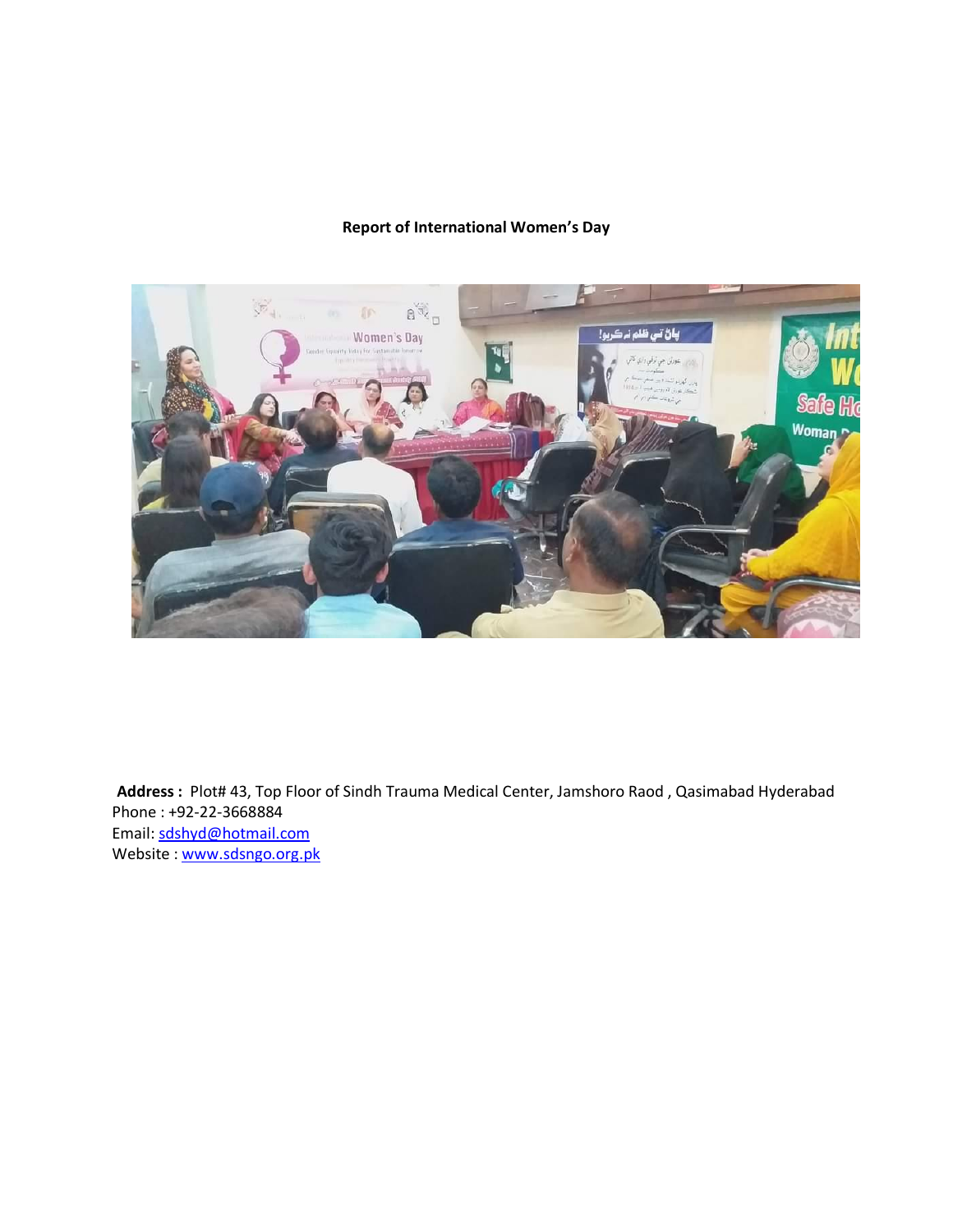**Date:** 14 March 2022 **Venue:** Sindh Development Society Auditorium **Participants: [**22 Female and 15 Male**]**

**Participants/ Stakeholders** : Ms. Farheen Mughal X-MPA Pakistan People Party Ashique Hussain Kalhoro, director WDD, Reshma Thebo, incharge safe houses Hyderabad , Firdos Sangi, Executive Director Association for Better community Development [ABCD], Nazish Fatima Active Women Foundation, ZaibunisaMallah District Council Member Local Bodies ,Dr. Irfana Nigar, women Jails, Mukhtiar Bhatti Director Sports, M Parkash Senior Advocate , Nadeem Ahmed Suraio , Paras Ghaffar Malik Executive Director Sindh Development Society SDS.

# **Key Objectives**

- To support and acknowledge women contribution and efforts for women rights in Sindh Pakistan
- Promote girls education and engaging key actors for speaking in favor of ending all forms of violence and girls education
- Demonstration for demanding women friendly laws and policies that protect from harmful practices
- Raising Voice of Women and sensitizing key parliamentarians and public department provide safety mechanism and protection

## **Results**

- **Ms. Farheen Mughal** promised to talk with Pakistan People Party Management and asked for safety mechanism of public institutesand talk with parliamentarians on women rights and protection
- Ms. Reshman Thebo Deputy Director Women development Department shared response mechanism of women protection and asked to write complaints simply and get response immediate basis.\
- Ms. Zubaida Thaheem Incharge Darul Aman Hyderabad provided information to participants about services and complaints mechanism for survivors of violence and facilities that ensure protection in 24/7.
- Participant's knowledge is increased about complaint mechanism of WDD and Darul Aman and step of cases proceedings.
- Participants developed charter of demanded from parliamentarians and urges all departments to keep safe education and learning environments and punish to culprits of brutal killing of innocent girls of Sindh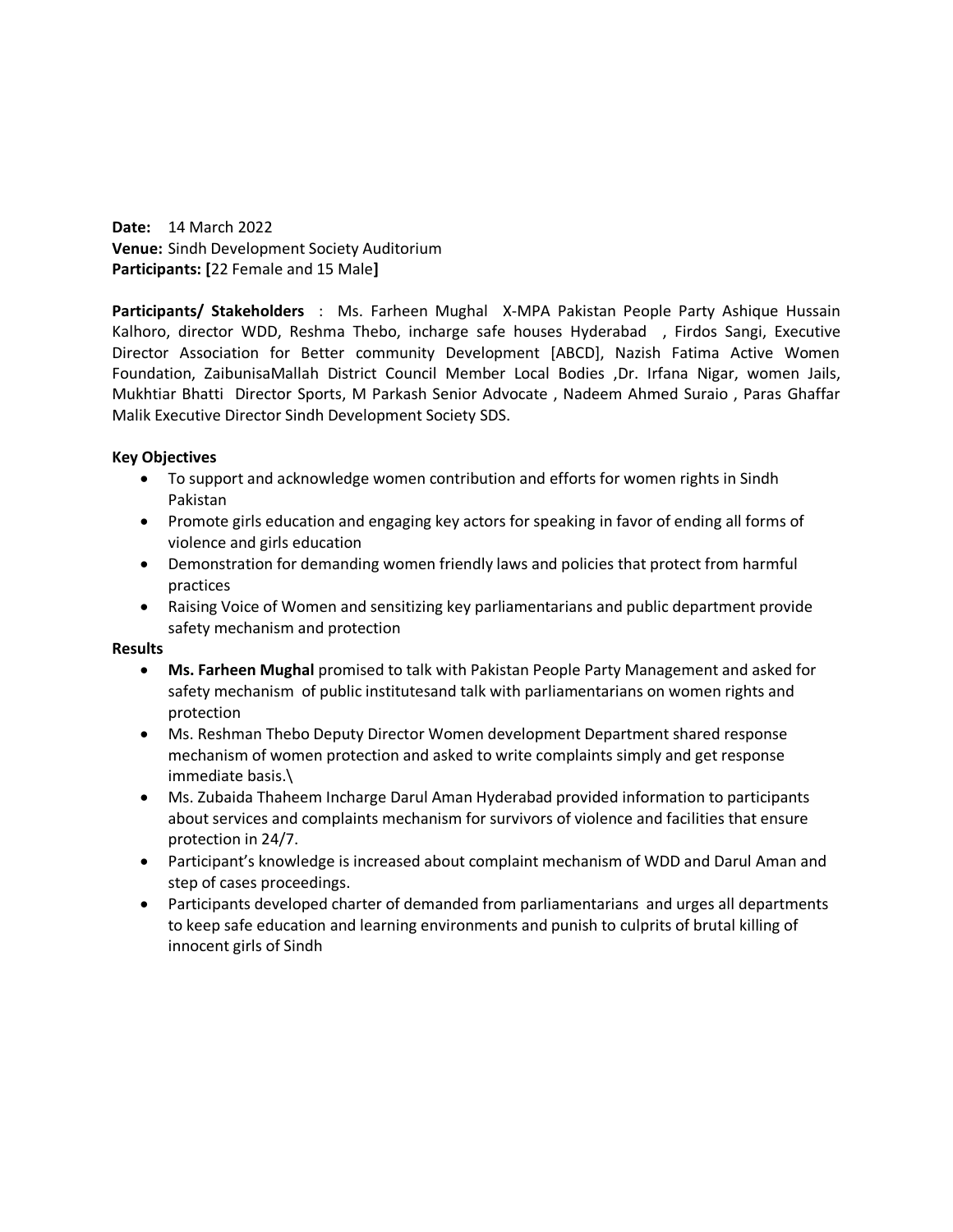### **Introduction:**

Sindh Development Society celebrated international women day with collaboration of Shirkat Gah and Women Development Department Government of Sindh on 14 March 2022 at Sindh development Society auditorium and demanded for women protection, safety mechanism, girl's education and ends all forms of violence against women and girls in Sindh. It was attended by bar councils, CSOs, CBOs, community leaders, women, girls and students are part of program.

#### **Proceeding**

Mr. Irshad Ahmed shared aims and objectives of programs and said that Sindh Development Society is working since 22 years in rural and urban communities of Sindh and implemented more than 50 projects on women rights, capacity building, advocacy, gender equability and protecting their sexual and reproductive Health rights in Pakistan. He said that SDS always writes and speaks in favour of women rights and celebrated international days and movements in Sindh.

Mr. Paras Ghaffar Malik, Executive Director welcomed all participants and shared that SDS always celebrate women rights days and in continuity of programs. He said that women rights are exploited by male and women voice is not heard. SDS tries to reach valuable population and raise their voice for legislation and empowerment in Sindh.

**Ms. Farheen Mughal X- MPA Pakistan People Party** and said we have passed many laws and policies for women protection and safety mechanism in Sindh. She said that PPP is leading political party and lead by Muhtaramma Benazir Bhutto. He admired efforts of BB and said that all women and girls rights are addressed in parliament of Pakistan. She promised to talk PPP management for protecting rights and raise voice for implementation women friendly laws.

**Ms. Reshma Thebo incharge safe houses Hyderabad Government of Sindh** briefly shared role and response of women development department to sexual harassment, family issues, domestic violence and discrimination. She shared WDD established safe houses for women and girls protection as well as Child Maintenance center in Hyderabad. She said WDD has strong referral mechanism and conencted with courts and protection centers. She suggested to participants if you found any GBV and DV cases; refer cases and get immediate justice and protection.



**Participant is receiving certificate from Ms Mukhtiar Bhatti Director Sports University of Sindh**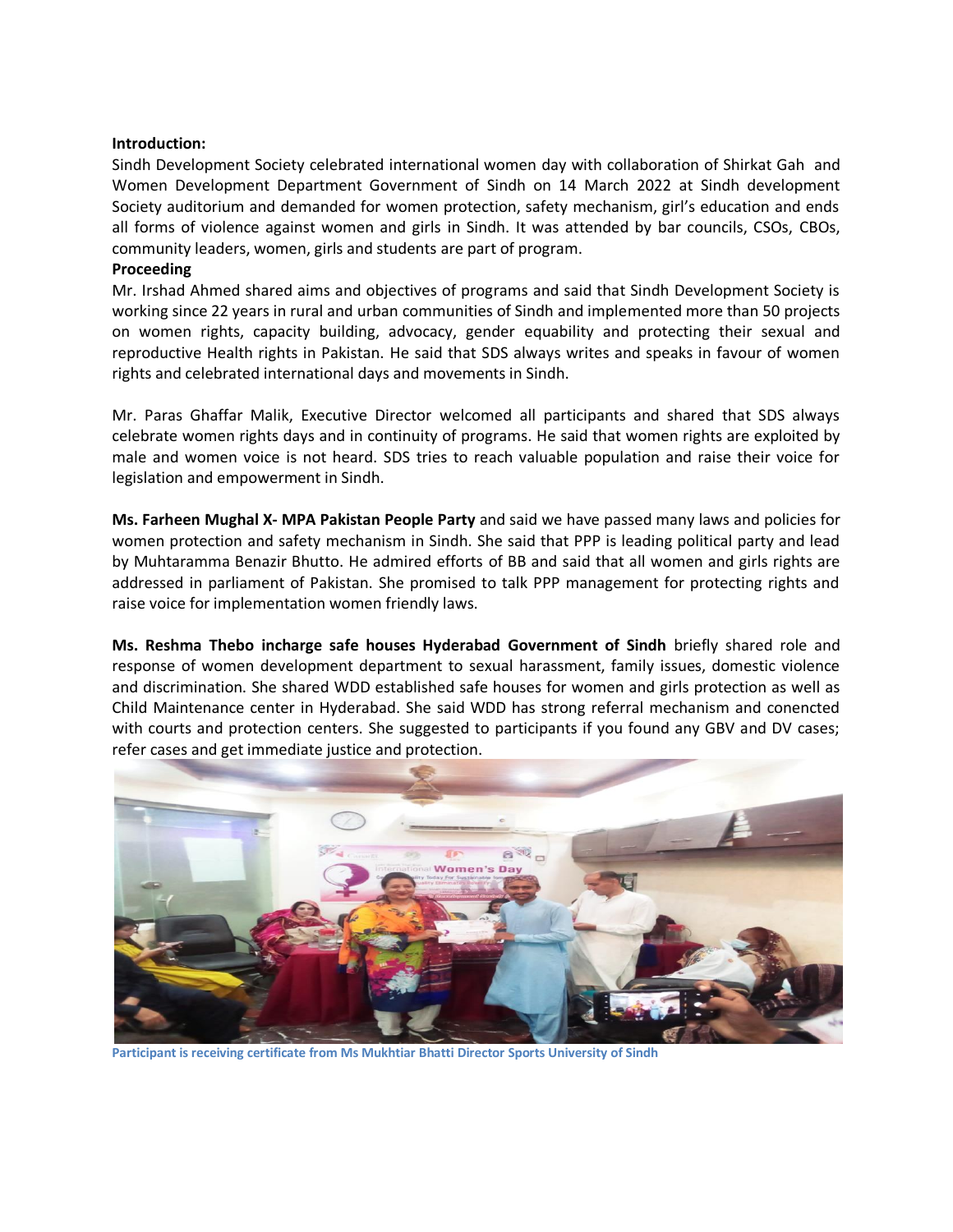**Ms. Zubeda Thaheem Incharge** of Women protection Center [Darul Aman Hyderabad] briefly described services and process of complaints with participants. She said that there are many cases reported and still many women cases are in courts for justice. Darul Aman protects women and girls without any delay and open 24/7. She addressed that women and girls can comes any time who are survivors of DV, GBV and families. We provide immediate support of Food and accommodation to survivors in free of cost and precede their cases for access to justice.

**Ms. Nazish Fatima Executive Director active WomenFoundation** said that women have power and today on international women day is contribution of shicago women who raised voice for equal wages and resist for equality and justice. 08 March is celebrated globally and all CSOs and Thinkers who acknowledged contribution and efforts and protecting their rights. She said that women and girls are deprived in Pakistan many cases have been reported in every year. She said that Women and girls have required attention of policy makers and protect their rights and end all forms of violence and discrimination in society and allocate budget and resource for women empowerment in Pakistan.

**Ms. FirdosSangi Executive Director** Association for Better Community Development acknowledged contribution of SDS and said that SDS always fights for women rights and resistance for ending all forms of violence against women and girls and strengthened capacity of CBOs , media, Lawyers, Doctors and others to make friendly spaces for women in rural and urban District of Sindh.

**Ms. ZaibunisaMallah District Council Member** women wing of PPP said that I started journey from Village and take steps for girls' education. She said that women rights are very important and equality makes different and provided education and vocational opportunities to women and girls. She said that I established many schemes of vocational, safe drinking water, sanitation and other schemes to empower women and girls. She said that girl's education leads change and highlights role of women in society. She said that gender inequality has strong roots and women rights are not protected and it is not writ of government of Sindh. She underlined that there are many laws passed for protection of women but not implemented due male dominant factors.

**Mr. M Parkash Advocate and minority leader** acknowledged SDS contribution for women empowerment and always raise voice for gender equality and justice. He said that women empowerment is need of this time. Pakistan is facing challenges of poverty, unemployment, shifting of loans and other governance crises. There is need to work women and men equally and need to develop strong relationship for facing crises. He said that men realized that women have strong economic score. Nowadays girls are getting higher education and get services in all departments of Pakistan especially police, army. Police and Army department is not endorsed by men and not prioritized for this job. He said now men and women are equally managing household economy and all families who prefer women doing job those are prosperous.

**Ms. Mukhtiar Bhatti Deputy Director Sports University of Sindh** said that women and girls are getting education and as well as they are part of sport. I am coach of girl's tournaments and travelled to national level won trophies. She said that girls are very sensitized in nature and strong in actions. They accept all challenges and resolve their issues. She said that we have to provide equal opportunities to women and men in all departments and all days should be for women rights**.**She said that I always support girls and don't disseminate at educational level. She addressed that public institutional are friendly for girls but girls evolved in friendship and promising with boys and we did not intervene at time. There are thousands of students are studying in different departments in university of Sindh and cases are on finger counting. We are taking positive steps for protection and safety of women and girls and taking serious to girl's education in Sindh.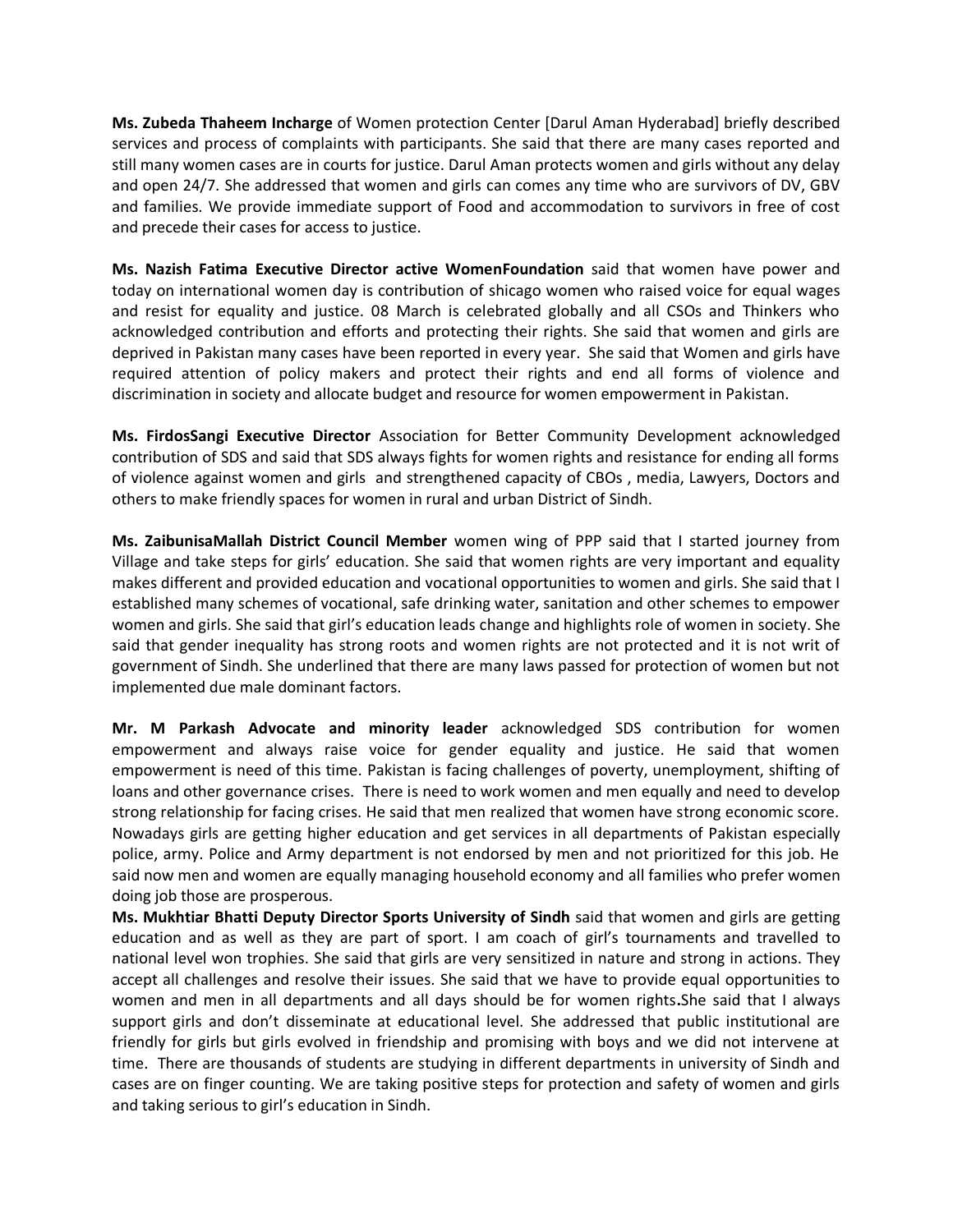

**Women leaders and artist are performing during theater**

### **Theaters for Highlighting issues of harassment in universities of Sindh**

Jagarta theater Group is strong component of SDS of mobilization performed sensitization theatre during seminar. The story focused on scenario of brutal killing

and steps blackmailing to girls in universities. 02 Characters are performed during the theater. One is

professor who is involved in blackmailing and innocent girls who face violence and harassment in institute. A professor speaks vulgar language with her students. He said that said that if you make sexually satisfy to me than I increase your marks and pass in examination. The girls denied many times but professor did notto hear to girls. Finally girl's complaints to institute management and shared story of violation and blackmailing. The participant speaks in favor of girls and suggested many department that protect girls from sexual harassment. The viewers of theater demanded every institute must have harassment committee as per the 2010 law and protection for women and girls in public departments and sensitized to policy makers for developing safety mechanism for girl's students in public institutes.

#### **Conclusion**

Dr. IrfanaNigar Women Jail Hyderabad said that there many women are suffering in jails and involved crime due to frustration. The women and girls have no respect, acknowledgment and encouragement in home and then they are doing crime. She said that women have leading role in society and need to hear their stories and respect them for exercising their legal rights. She concluded seminar and said that all charters of demands will be shared with policy makers and participant's demands will be discussed. She said girls are notsafe in universities and majority of stories are not heard or not reported



**Women Artist is posing during theater performance**